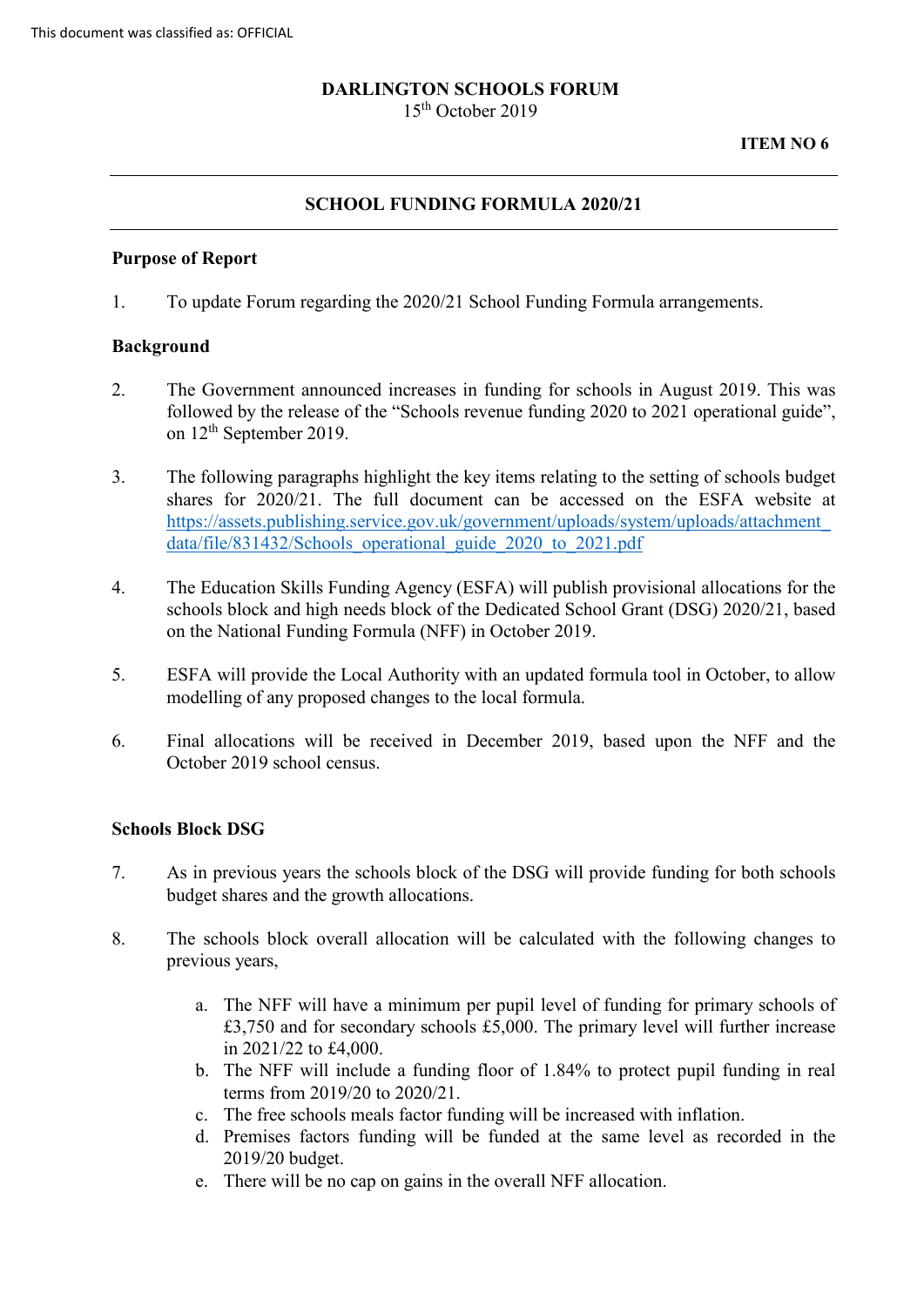- f. Any mobility funding will be allocated based upon a formula.
- g. Growth funding will be allocated on the same basis as in 2019/20.
- h. Teachers pay and pension grants will continue to be paid separately from the NFF.

## **School Budget Shares (Local Formula)**

- 9. As in previous years the Local Authority will continue to set a local schools formula using national regulations in consultation with schools.
- 10. In 2020/21 the local formula will have a new compulsory factor namely the minimum per pupil funding factor, which will ensure all pupils are funded at the minimum national levels.
- 11. The funding floor factor will be removed from the local formula as this will be covered by the minimum funding guarantee when comparing with 2019/20 individual school allocations.
- 12. The minimum funding guarantee (MFG) will be set locally between +0.5% and +1.84%.
- 13. Local Authorities will continue to be able to transfer up to 0.5% of the schools block to another block with agreement of the Schools Forum. A disapplication request to the Secretary of State will be required for a transfer above this level.
- 14. Local Authorities will need to consult with all maintained and academy schools as well as their School Forum on any proposed changes to the local formula. Any changes will need to show the effect of the changes on a school by school basis.
- 15. The Local Authority remains responsible for setting the local funding formula, which will need to be submitted to ESFA by 21st January 2020.
- 16. The formula factors that can be used in the local formula in 2020/21 are as follows,
	- Basic Entitlement (AWPU) Compulsory
	- Deprivation Compulsory
	- Minimum per pupil funding Compulsory
	- Prior Attainment Optional
	- Looked After Children Optional
	- English as an additional language Optional
	- Pupil Mobility Optional
	- Sparsity Optional
	- Lump Sum Optional
	- Split Sites Optional
	- Rates Optional
	- PFI Optional
	- Exceptional Premises Optional
- 17. There remains the requirement to ensure at least 80% of the funding is allocated through pupil led factors.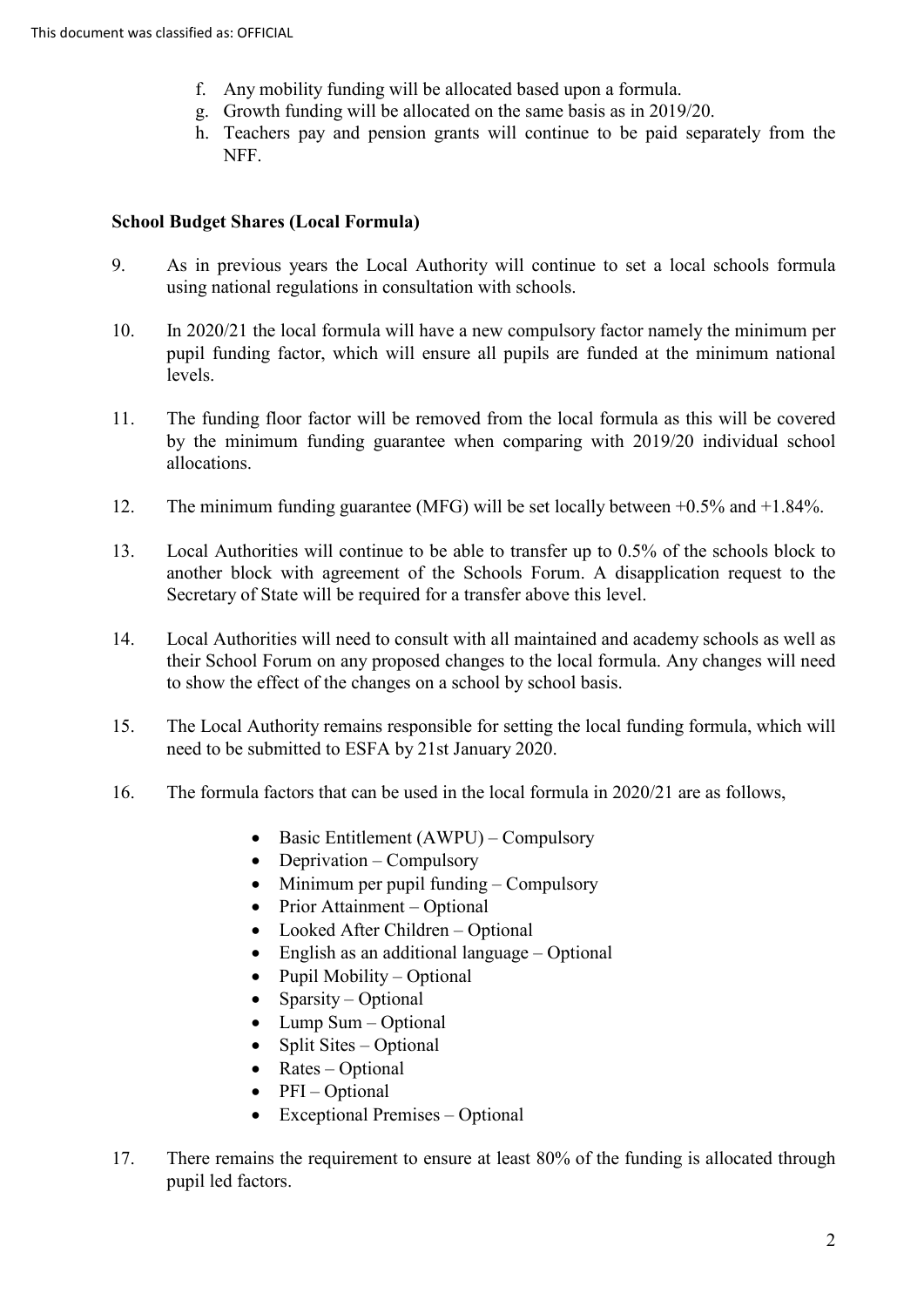- 18. The funding formula will continue to be set using school dataset blocks from the October census provided by ESFA.
- 19. The majority of the factors continue to use the same criteria in 2020/21 as in 2019/20. The new factor "Minimum per Pupil" factor, is intended to provide every school with the NFF minimum per pupil funding levels. This factor is mandatory and allocates £3,750 per pupil at primary and £5,000 per pupil at secondary. ESFA is currently consulting upon the detail of this implementation and will update in the autumn.
- 20. The minimum funding per pupil is based upon all funding, not just basic entitlement (AWPU). The calculation for providing the minimum level will be calculated as follows,

(Number of primary year groups $*f(3,750) + (Number of KS3 year groups *f(4,800))$ + (Number of KS4 year groups \* £5,300) / Total number of year groups

- 21. The only factors not included within the minimum per pupil funding are premises and growth.
- 22. There remains the option within the local formula to cap and scale back gains to ensure that the overall formula is affordable.
- 23. School Forums are required to agree the criteria and amounts of budget set for growth.

## **Darlington's Formula 2020/21**

- which have been used in each year since. In line with that decision, it is proposed that the 24. Darlington Schools Forum agreed their local funding formula factors in November 2017, same factors will be used in the 2020/21 formula.
- years in November 2017. 2020/21 is the final year of this agreement, in which it was planned to use the NFF unit rates across all funding factors in Darlington's local formula. At this stage it is proposed to still use the NFF unit values (at the previously set national changes to funding. 25. Darlington Schools Forum agreed to move towards the NFF in increments over three rates) in setting the formula for 2020/21, however this may need to be reviewed following
- changes to funding. 26. In line with the compulsory requirement, the "Minimum per Pupil" factor will be introduced into Darlington's formula in 2020/21.
- 27. In the 2019/20 funding formula, School Forum agreed to use the funding floor factor. As ESFA have removed the ability to use this factor locally, a funding floor will not be used in 2020/21. As the MFG in 2020/21 is required to be a positive value and is based upon the 2019/20 baselines (including the funding floor), the loss of this factor, should not affect the amounts distributed to schools in Darlington.
- 28. At this stage it is not proposed to make any further changes to the Darlington formula. However as the Government has announced additional funding is to be invested in schools block, it is unclear what effect this will have upon the formula calculation until further detail and funding allocations are received from ESFA in October.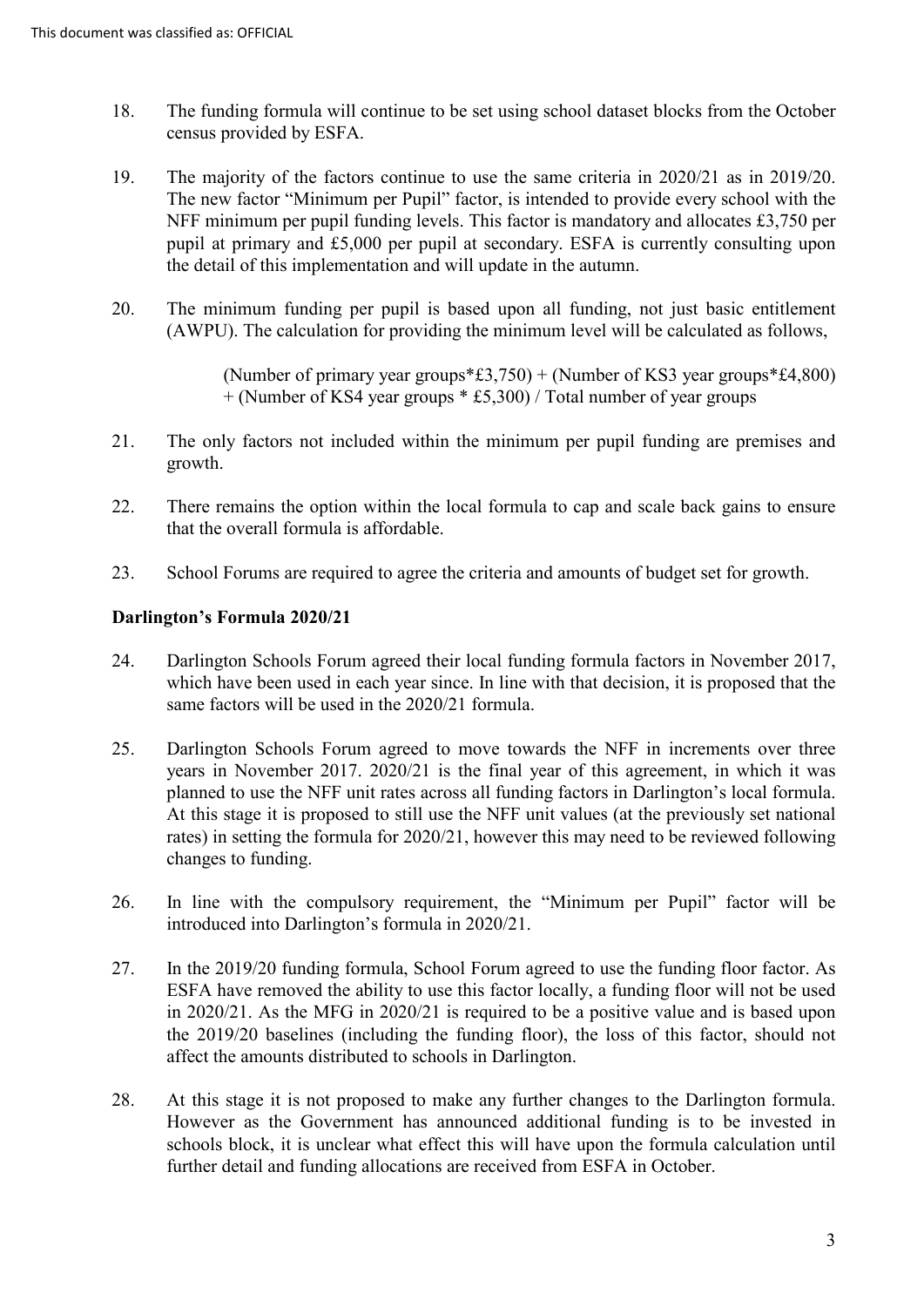receipt of the formula funding tool, modelling will be undertaken by the Local Authority, to understand the changes to Darlington's formula. If following this modelling there is a requirement to change Darlington's formula, then the Local Authority will consult with 29. It is likely that due to ESFA's instructions regarding the rate at which the MFG is set locally (in 2019/20 the maximum positive allowed was 0.5%) and the additional funding, that some adjustments will need to be made to Darlington's formula. As a result, on schools as necessary.

# **High Needs**

- 30. Along with an increase in funding for school budgets the Government also announced an increase in high needs budgets for 2020/21.
- 18 population. At this stage it is unclear by how much Darlington's high needs block will 31. The high needs block is calculated for each Local Authority area based on a formula. For 2020/21 the formula funding floor will be set at 8%, taking account of changes in the 2 to increase in 2020/21 until provisional allocations are received. Provisional allocations are due to be received in October. Forum will be updated upon any change to the high needs allocation at a future meeting.
- 32. The rules regarding the transfer of funding from the Schools Block to the high needs block remain unchanged for 2020/21, therefore there is scope to move funding from the schools block to the high needs block as in previous years.
- 33. As per agenda item 4, Darlington is projecting an overspend of over £1.3 million on the high needs block, which is likely to increase in line with further SEN/high needs requirements during the remainder of the financial year.
- 34. As Forum will be aware Darlington has a combined deficit on the high needs block in excess of the 1% threshold set by DfE and hence submitted a recovery plan at the end of feedback upon their recovery plan from ESFA. June to ESFA as required. At the time of writing the Local Authority has received no
- recovered. Therefore the option to move funding from the schools block into the high needs block, needs to be considered for 2020/21. The Local Authority will review the 35. There continues to be huge pressures upon high needs budgets, which will need to be budget position once the provisional allocations for the high needs block and the schools block have been received and will consult with schools upon any proposals to transfer funding between blocks, in line with the budget setting timetable.

## **Early Years**

36. At the time of writing no guidance or allocations have been issued for the early years block in 2020/21.

## **Central Schools Block**

 37. Along with the schools and high needs block, provisional allocations for 2020/21 central schools block will be issued by ESFA in October. As Forum members will recall the historic element of the central schools block is due to be reduced from April 2020. At the